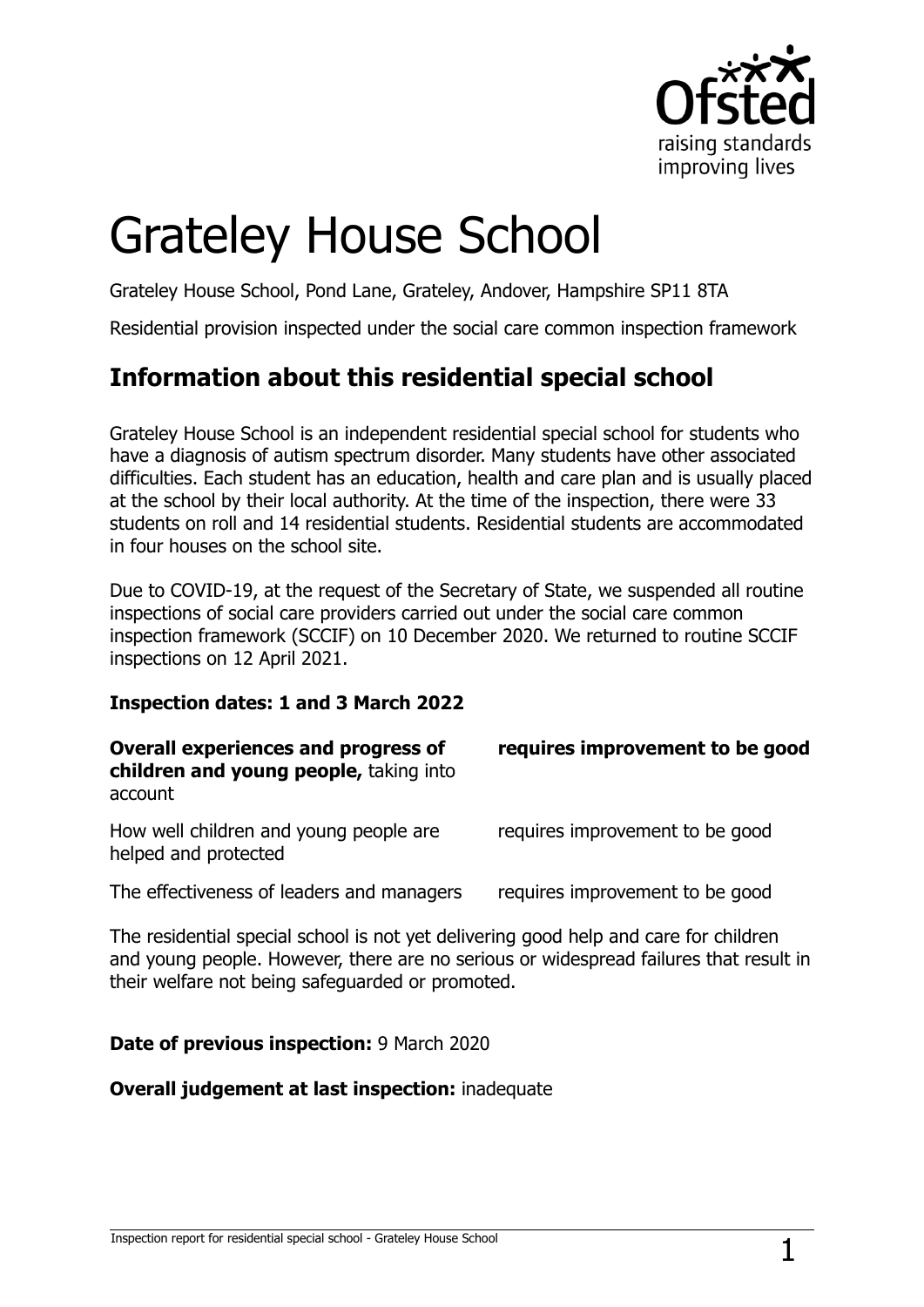

## **Inspection judgements**

#### **Overall experiences and progress of children and young people: requires improvement to be good**

Students are cared for by a skilled staff team that has developed positive relationships with them. Staff have a good knowledge of the students' individual needs and treat the students with dignity and respect. However, because of the currently depleted staff team, students' specific needs are not consistently being met. Despite this, the students report being happy and having good relationships with the staff.

Due to the lack of permanent residential staff, there has been an impact to what students can enjoy from a recreational perspective. Staff try to ensure that there are opportunities for activities and trips out, but these have become dependent on the staffing levels, competency and skills available on each shift.

Staff speak proudly of the progress that students make, for example in relation to their education, social and life skills. Students are equally proud of these achievements and appreciate the way that the staff have supported them.

Students' overall progress is supported by the involvement of a multi-disciplinary therapy team. Having recently expanded, the team now has a more active role in the day-to-day decision-making of the school and in the students' care planning. This allows more students to access support as they overcome the potential barrier of talking one-to-one with a therapist. The result is a greater oversight and a positive impact on the students' mental health and well-being.

Parents are generally positive about the way that the students are looked after and the levels of communication from the school. They are clear that the school helps students to make progress. One parent said, 'My son loves his school and feels well supported by both care and education.'

Students have access to a variety of ways to ensure that their voices are heard. For example, regular one-to-one sessions allow them to talk about how they are feeling and to reflect on any incidents that may have occurred.

Student council meetings are now happening more regularly with a greater number of students taking part. However, while the previous meeting minutes are reviewed, there is not a review of the actions from the last meeting. This is a missed opportunity for students to be able to see the value of the meetings and the impact that they are having.

Complaints from students are rare, taken seriously and responded to quickly. However, one complaint record did not include details of the outcome. This means that students do not always know what happened as a result of their complaint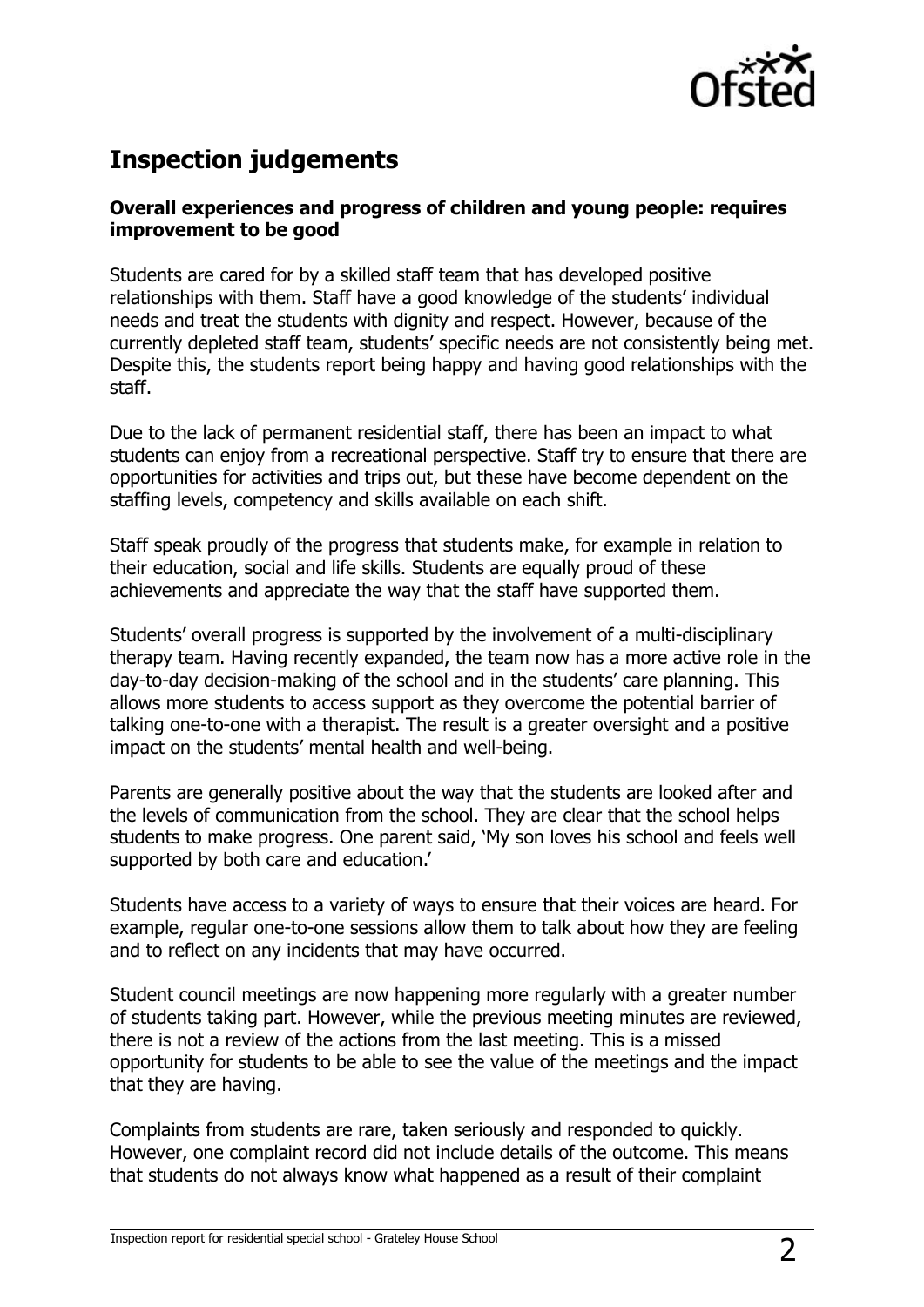

When medication errors have occurred, they have been reported and acted on swiftly. There have been detailed investigations, and there is clear learning from this shared with staff.

#### **How well children and young people are helped and protected: requires improvement to be good**

Safeguarding arrangements are not fully embedded across the school. For example, there has been a recent change to the designated safeguarding lead that is not known by all the staff. However, all staff spoken with were clear about who the safeguarding team members and whom to report any concerns to.

Overall, the staff have a good understanding of the students' risks and vulnerabilities and act on these appropriately. However, there are inconsistencies in the guidelines and protocols for the staff to follow, especially in relation to the students' selfharming behaviours. This, combined with the lack of availability of protective equipment and consistent staff training, means that the staff are not equipped to manage these situations safely. This places students at risk of further harm. Actions to arrange immediate training and ligature cutter availability were taken during the inspection.

There have been some potential bullying incidents between students. Records of these incidents focus on the perpetrator and do not include or reflect the experiences of the victim. This lack of detail is a missed opportunity to identify any patterns or trends of behaviour.

All staff are trained in behaviour management, including how to hold children safely. The use of restrictive physical intervention is rare and has only been used on two occasions since the last inspection. On one of these occasions, a student was restrained on the floor and did not have their immediate well-being checked until after the incident. This shows that there is the potential for such critical checks to be missed during incidents.

Risk assessments are not regularly updated to ensure that they reflect known current risks to children. The system in place to monitor behaviours does not consider changes to mental health and focuses on physical changes. This does not allow staff and leaders to evaluate whether the house environment is safe for individual children.

Appropriate fire safety checks and health and safety checks are undertaken on a weekly basis to ensure that the homes remain safe. Any actions identified are swiftly responded to.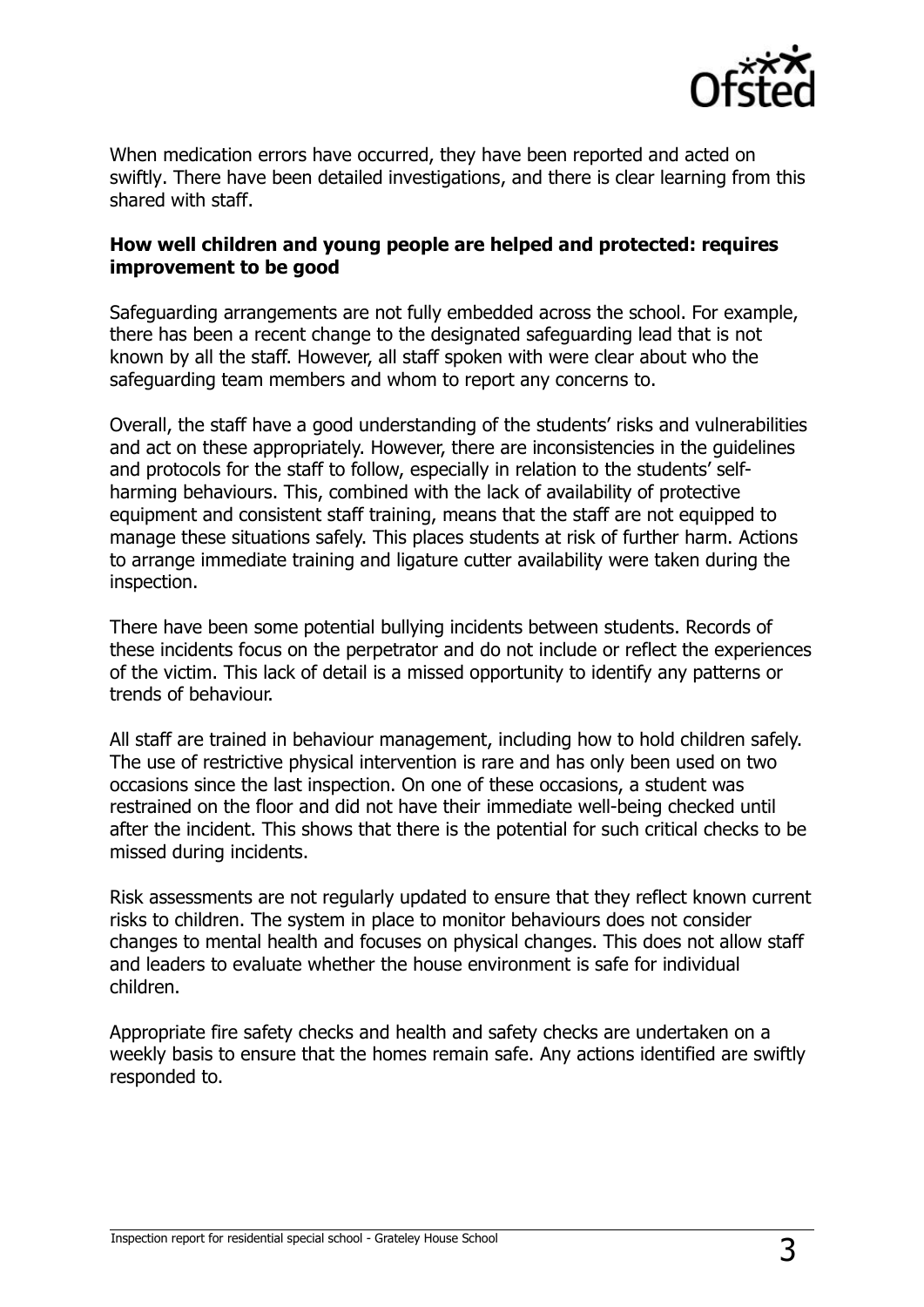

#### **The effectiveness of leaders and managers: requires improvement to be good**

The new headteacher and head of care have high aspirations for the school and have been successful in beginning to implement change on a wider school level. Leaders show passion about the 'journey' the school is on and are realistic about how quickly this can happen.

The ability to make change has been significantly affected by the current staffing situation. There are a high number of vacancies across the residential provision. In order to provide enough care staff, education colleagues from the school are being used to fill the gaps. The impact of this is that the school has not been able to grow in the way that leaders would wish and that students are not given the opportunities that they would hope for. Leaders have responded to this by reducing the number of students at this time as a measure to reduce risk.

The recent reintroduction of face-to-face exit interviews aims to help leaders understand why staff leave the residential provision. Renewed recruitment strategies also aim to help overcome staff shortage by ensuring that there is a wider circulation of adverts and a quicker response by leaders.

Staff describe being well supported by leaders. An open-door policy by the head of care, combined with a more available headteacher, has meant that staff feel confident about who they can talk to when they have concerns. This, together with regular and effective supervision, provides staff with good support.

There are comprehensive plans made to improve the school. These are supplemented by robust standard 20 visits and audits undertaken by the wider organisation as part of their governance role. These allow the headteacher and head of care to be able to continually monitor and assess the progress of the school.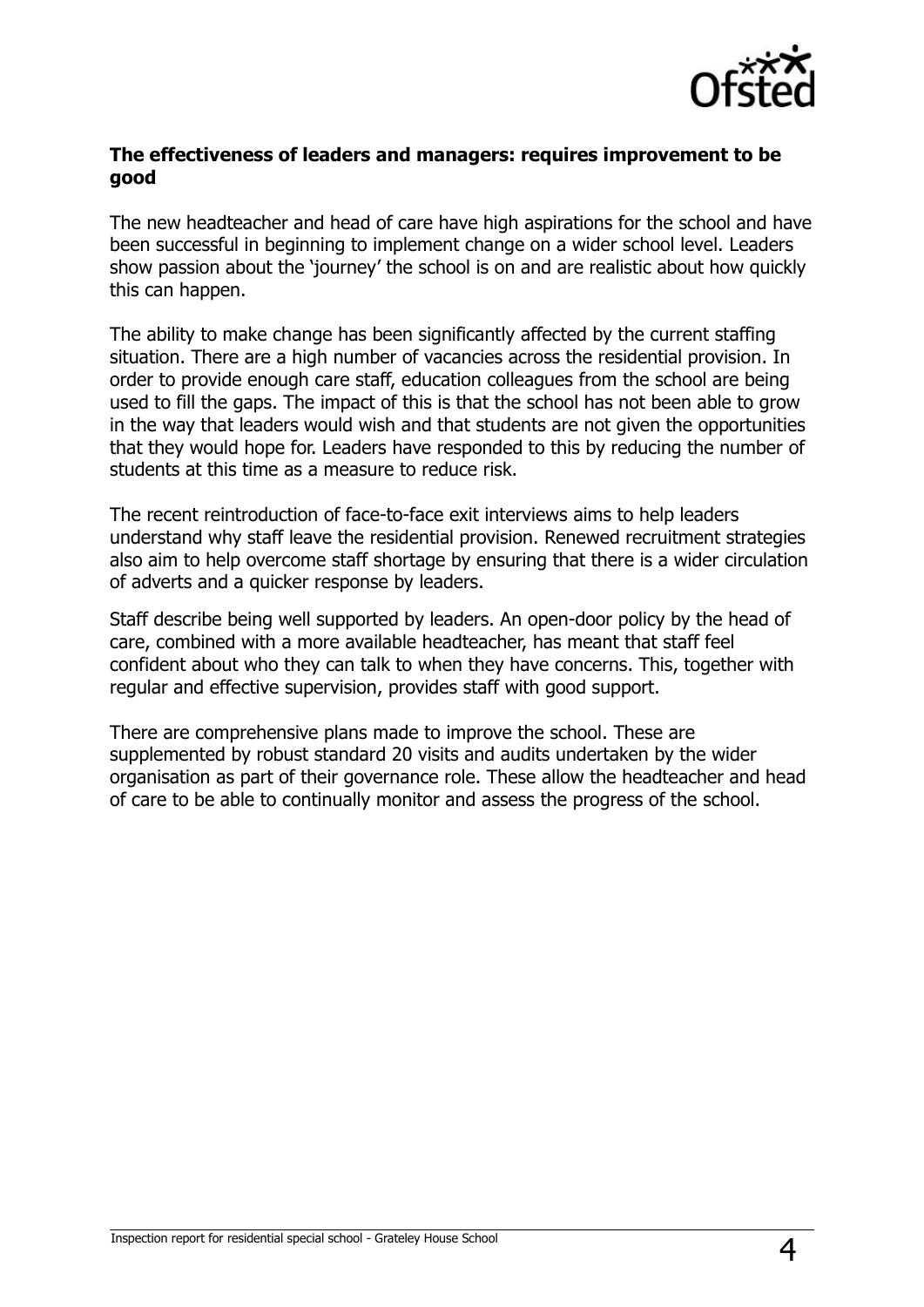

## **What does the residential special school need to do to improve?**

#### **Compliance with the national minimum standards for residential special schools**

The school does not meet the following national minimum standard(s) for residential special schools:

- 15.1 There is a sufficient number of competent staff deployed appropriately, both as a staff group and on individual shifts, to fulfil the school's Statement of Purpose and meet the individual needs of all children resident in the school.
- 11.1 The school ensures that: arrangements are made to safeguard and promote the welfare of children at the school; and such arrangements have regard to any guidance issued by the Secretary of State.

### **Recommendations**

- Ensure that following complaints, students are informed of the outcome.
- Ensure that student council meetings review actions to demonstrate to students the impact they have.
- Ensure that lower-level concerns of behaviour are documented effectively to allow leaders to monitor trends.
- Ensure that when restraints are used on the floor, students' vital signs are checked.

# **Information about this inspection**

Inspectors have looked closely at the experiences and progress of children and young people using the social care common inspection framework. This inspection was carried out under the Children Act 1989 to assess the effectiveness of the service, how it meets the core functions of the service as set out in legislation, and to consider how well it complies with the national minimum standards.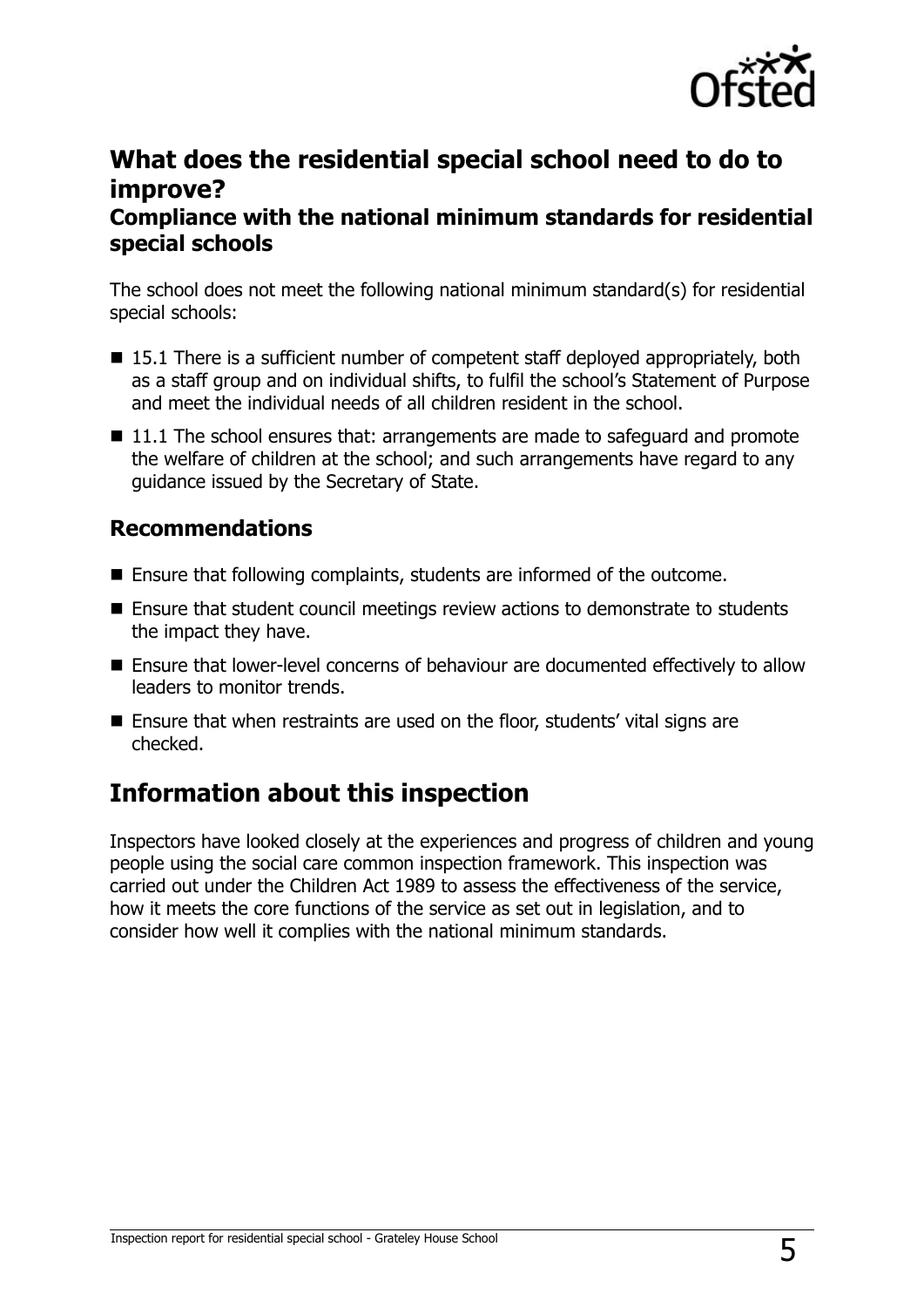

# **Residential special school details**

**Social care unique reference number:** SC012450

**Headteacher/teacher in charge:** Dan Tresman

**Type of school:** Residential Special School

**Telephone number:** 01264 889751

**Email address:** Eva.Pereira@cambiangroup.com

## **Inspectors**

Mark Newington, Social Care Inspector (lead) Emeline Evans, Social Care Inspector Pete Hylton, Regulatory Inspection Manager